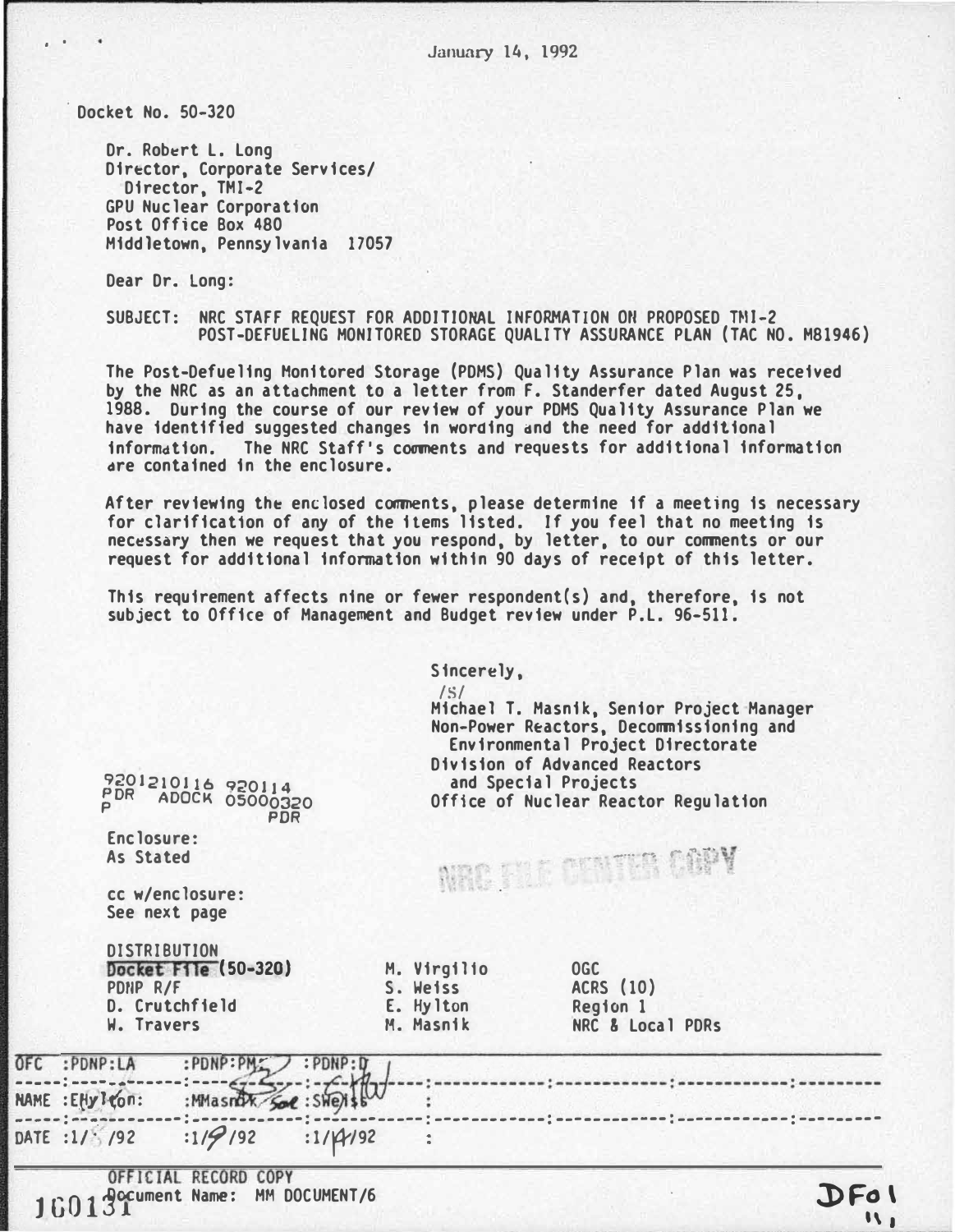Dr. R. L. long GPU Nuclear Corporation Unit No. 2

## cc:

. .

Regional Administrator, Region I U.S. Nuclear Regulatory Commission 475 Allendale Road King of Prussia, PA 19406

Dr. Judith H. Johnsrud Environmental Coalition on Nuclear Power 433 Orlando Avenue State College, PA 16801

Ernest l. Blake, Jr., Esquire Shaw, Pittman, Potts. and Trowbridge 2300 N Street, N.W. Washington, D.C. 20037

Secretary U.S. Nuclear Regulatory Commission Washington, D.C. 20555

Sally S. Klein, Chairperson Dauphin County Board of Commissioners Dauphin County Courthouse Front and Market Streets Harrisburg, PA 17120

Thomas M. Gerusky, Director Bureau of Radiation Protection Department of Environmental Resources P. 0. Box 2063 Harrisburg, PA 17120

Ad Crable lancaster New Era 8 West King Street Lancaster, PA 17601

Francis I. Young Senior Resident Inspector (TMI-1) U.S.N.R.C. P. 0. Box 311 Middletown, PA 17057

John H. Frye, Chairman Atomic Safety and licensing Board Panel U.S.N.R.C. Washington, D.C. 20555

Three Mile Island Nuclear Station

David J. McGoff Office of LWR Safety and Technology NE-23 U.S. Department of Energy Washington, D.C. 20545

Frank Lynch, Editorial The Patriot 812 Market Street Harrisburg, PA 17105

Robert B. Borsum B & W Nuclear Technologies Suite 525 1700 Rockville Pike Rockville, MO. 20852

Marvin I. lewis 7801 Roosevelt Blvd. #62 Philadelphia, PA 19152

Jane lee 183 Valley Road Etters, PA 17319

Walter W. Cohen, Consumer Advocate Department of Justice Strawberry Square, 14th Floor Harrisburg, PA 17127

U.S. Environmental Prot. Agency Region III Office ATTN: EIS Coordinator 841 Chestnut Street Philadelphia, PA 19107

Frank F. Hooper 4155 Clark Road Ann Arbor, Michigan 48104

Charles N. Kelber Atomic Safety and licensing Board Panel U.S.N.R.C. Washington, D.C. 20555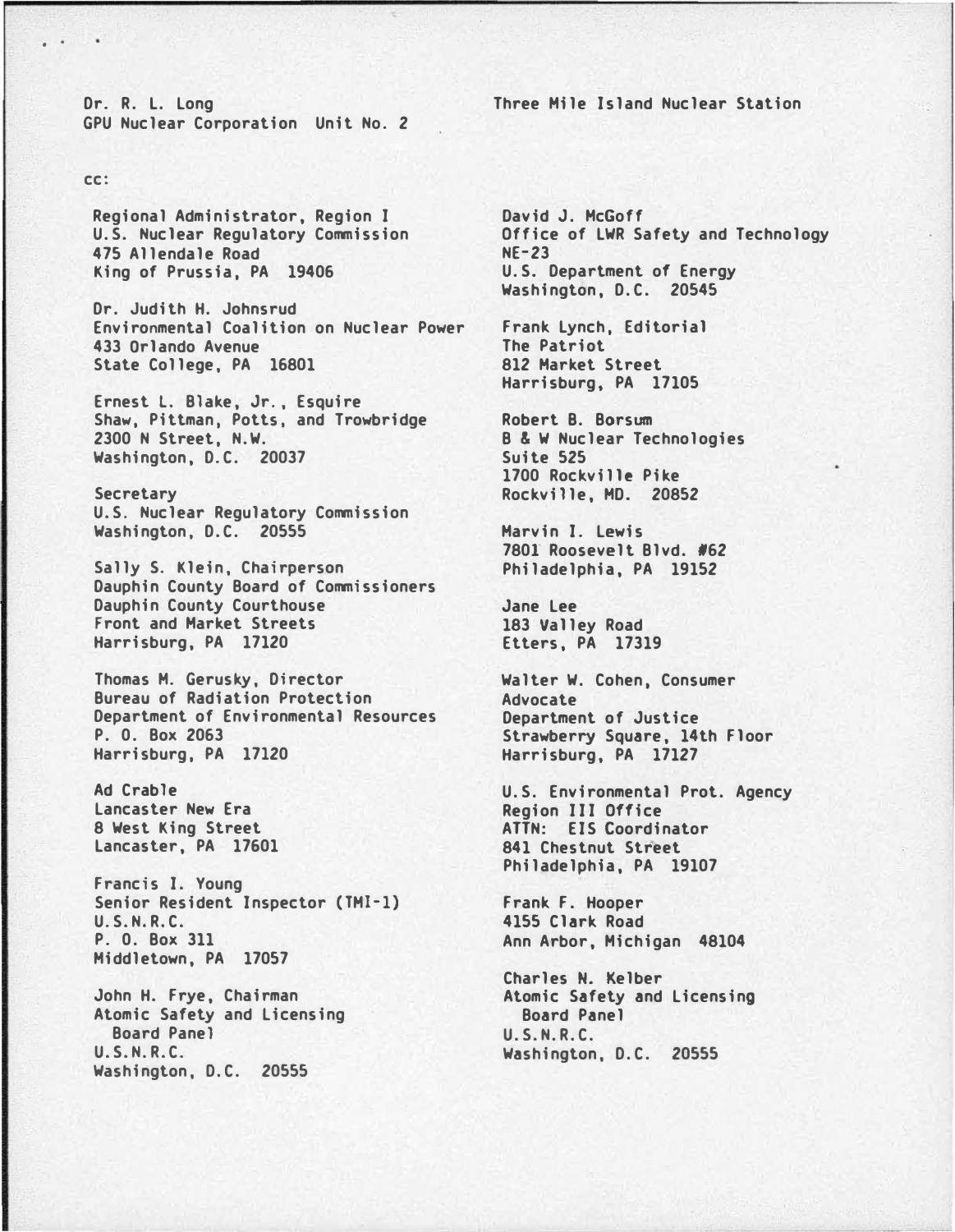## **ENCLOSURE**

## REQUEST FOR ADDITIONAL INFORMATION

## TMI-2 POHS QUALITY ASSURANCE PLAN

- I. The third paragraph of the PDMS quality assurance (QA) plan (1000-PLN-7200.04, Revision 0) states the plan "should" be applied to certain activities. Section 3.3 of the plan indicates that design control procedures "may" address certain activities. Since the plan is incorporated into the PDHS Safety Analysis by reference, change "should" and "may" to "shall" or justify not doing so.
- 2. Provide a copy of (or a docketed reference to) the proposed GPUN Organization Charts for POHS showing organizational entities both onsite and offsite. (lAS)
- 3. Provide a copy of {or a docketed reference to) the proposed GPUN Organization Plan for PDHS. (1A6, 18�, 186, 38, 481, SA, 7A1, 8A, 9A2, 12.2, 12.31, 14.4, 15.2, 16.1, 16.2, 17.2)
- 4. Describe the criteria for determining the size of the PDHS QA organization (including the onsite inspection staff). (lAS, 186)
- s. Identify and describe the position responsible for managing the PDHS QA organization. Describe the qualification requirements for this position. ( 181, 1C2)
- 6. Discuss the stop-work authority of PDHS verifiers. (184)
- 7. Clarify whether computer codes with an importance to safety will be used during the PDHS. If so, discuss their controls. (2Al.c, 38, 3Cl, 3E4, 18A4.g)
- 8. Discuss the compliance of the PDHS QA program with industry QA standards such as N45.2 and its "daughter" standards, NQA-1 and NQA-2, or other. (283)

<sup>1.</sup>  Alpha-numeric designations in parentheses refer to the applicable acceptance criteria in Section 17.1 of the Standard Review Plan (NUREG-080Q).

 $2.$ The Organization Plan should be responsive to each of these SRP references. OA2. 12/2.